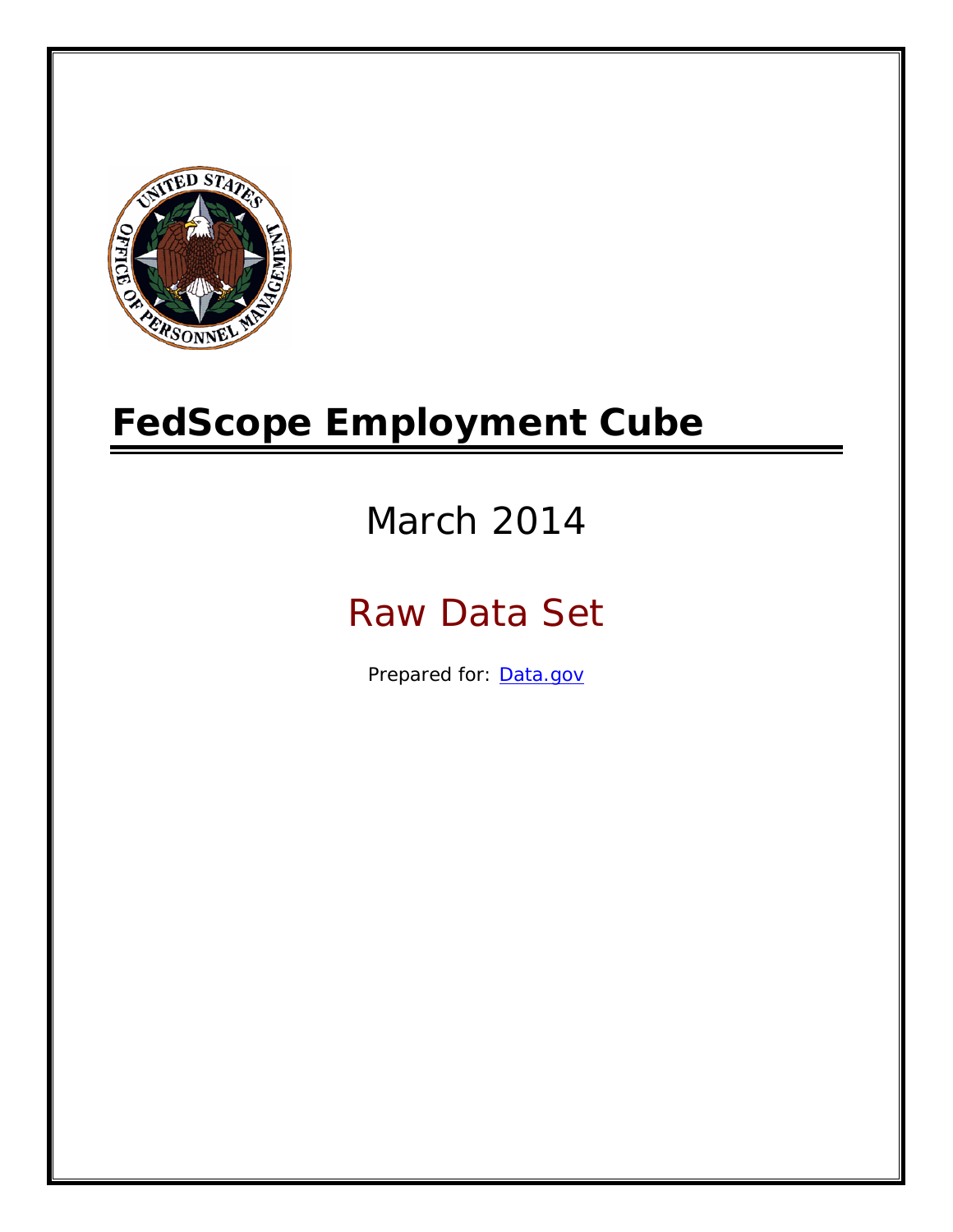

# **Table of Contents**

| $\mathbf{1}$ | <b>OVERVIEW</b>                                | 3              |
|--------------|------------------------------------------------|----------------|
| 1.1          | Purpose                                        | 3              |
| 1.2          | <b>Scope</b>                                   | 3              |
| 2            | <b>RAW DATA SET FILE</b>                       | 3              |
| 2.1          | <b>FACTDATA</b>                                | 3              |
| 3            | <b>DIMENSION TRANSLATIONS FILES</b>            | 5              |
| 3.1          | Agency                                         | 5              |
| 3.2          | Location                                       | 6              |
| 3.3          | Age                                            | 6              |
| 3.4          | <b>Education Level</b>                         | $\overline{7}$ |
| 3.5          | <b>General Schedule &amp; Equivalent Grade</b> | 8              |
| 3.6          | <b>Length of Service</b>                       | 8              |
| 3.7          | Occupation                                     | 9              |
| 3.8          | <b>Occupation Category</b>                     | 9              |
| 3.9          | Pay Plan & Grade                               | 10             |
| 3.10         | <b>Salary Level</b>                            | 10             |
|              | 3.11 STEM Occupations                          | 11             |
|              | 3.12 Supervisory Status                        | 11             |
|              | 3.13 Type of Appointment                       | 12             |
|              | 3.14 Work Schedule                             | 12             |
| 3.15         | <b>Work Status</b>                             | 13             |
|              | 3.16 Date                                      | 13             |
|              | 3.17 Employment                                | 14             |
|              | 3.18 Average Salary                            | 14             |
|              | 3.19 Average Length of Service                 | 14             |
| 4            | <b>DATA DEFINITIONS</b>                        | 15             |
| 4.1          | Agency                                         | 15             |
| 4.2          | Location                                       | 15             |
| 4.3          | Age                                            | 15             |
| 4.4          | <b>Education Level</b>                         | 15             |
| 4.5          | <b>General Schedule &amp; Equivalent Grade</b> | 15             |
| 4.6          | <b>Length of Service</b>                       | 15             |
| 4.7          | Occupation                                     | 15             |
| 4.8          | <b>Occupation Category</b>                     | 15             |
| 4.9          | Pay Plan & Grade                               | 16             |
| 4.10         | <b>Salary Level</b>                            | 16             |
| 4.11         | <b>STEM Occupations</b>                        | 16             |
| 4.12         | <b>Supervisory Status</b>                      | 16             |
| 4.13         | <b>Type of Appointment</b>                     | 16             |
| 4.14         | <b>Work Schedule</b>                           | 16             |

Source: FedScope (https://www.fedscope.opm.gov/) 1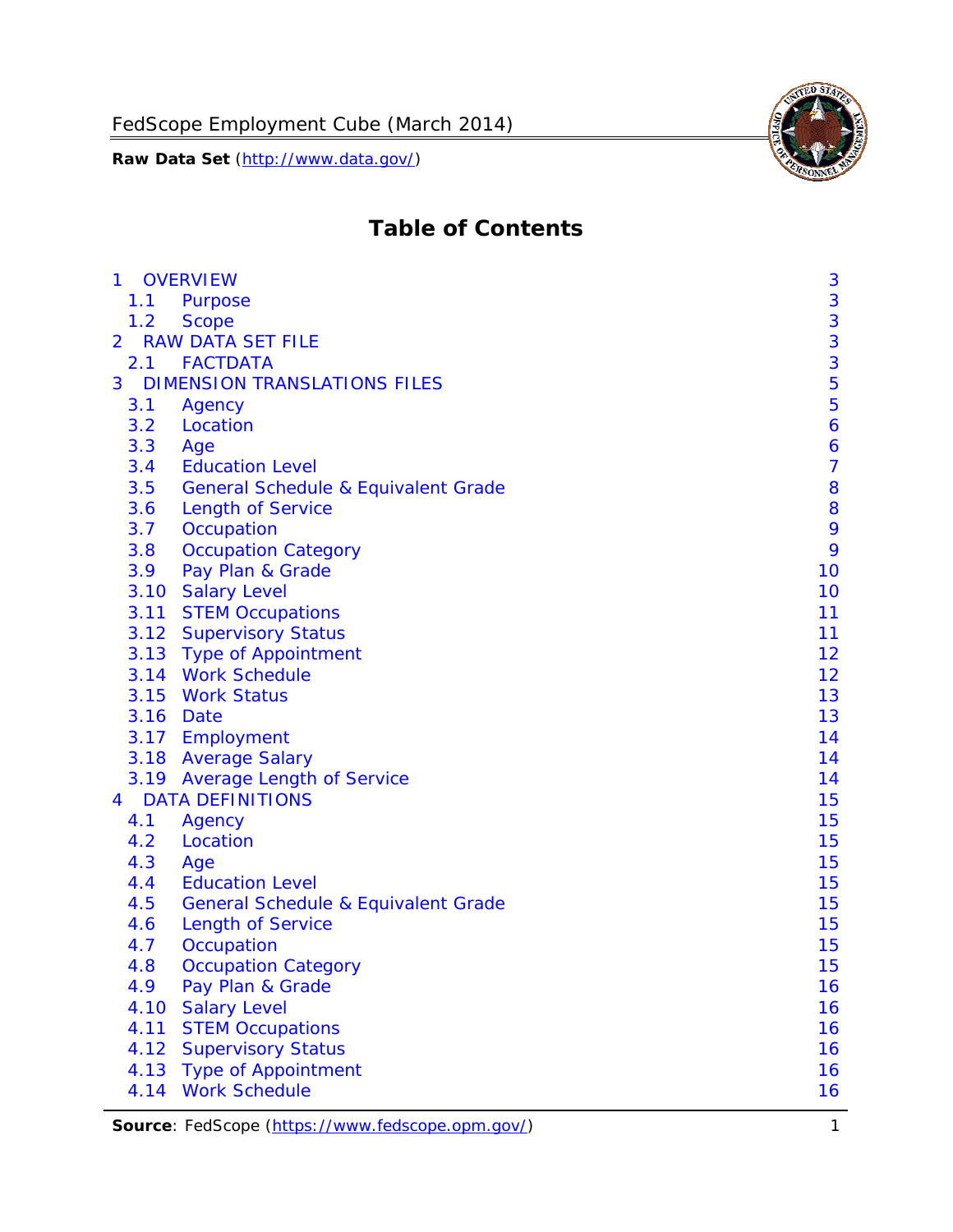FedScope Employment Cube (March 2014)

**Raw Data Set** (http://www.data.gov/)

|     | 4.15 Work Status                                    | 16 |
|-----|-----------------------------------------------------|----|
|     | 4.16 Date                                           | 16 |
|     | 4.17 Employment                                     | 17 |
|     | 4.18 Average Salary                                 | 17 |
|     | 4.19 Average Length of Service                      | 17 |
|     | 5 APPENDIX                                          | 18 |
| 5.1 | SAS Program to Read Raw Data Sets for Data Analysis | 18 |
| 5.2 | <b>FedScope General Public Web Site</b>             | 18 |

# **Listing of Tables**

| Table 2.1: FACTDATA.TXT Record Layout   | 4  |
|-----------------------------------------|----|
| Table 3.1: DTagy.txt Record Layout      | 5  |
| Table 3.2: DTloc.txt Record Layout      | 6  |
| Table 3.3: DTagelvl.txt Record Layout   | 6  |
| Table 3.4: DTedlvl.txt Record Layout    | 7  |
| Table 3.5: DTgsegrd.txt Record Layout   | 8  |
| Table 3.6: DTIoslyl.txt Record Layout   | 8  |
| Table 3.7: DTocc.txt Record Layout      | 9  |
| Table 3.8: DTpatco.txt Record Layout    | 9  |
| Table 3.9: DTppgrd.txt Record Layout    | 10 |
| Table 3.10: DTsallvl.txt Record Layout  | 10 |
| Table 3.11: DTstemocc.txt Record Layout | 11 |
| Table 3.12: DTsuper.txt Record Layout   | 11 |
| Table 3.13: DTtoa.txt Record Layout     | 12 |
| Table 3.14: DTwrksch.txt Record Layout  | 12 |
| Table 3.15: DTwkstat.txt Record Layout  | 13 |
| Table 3.16: DTdate.txt Record Layout    | 13 |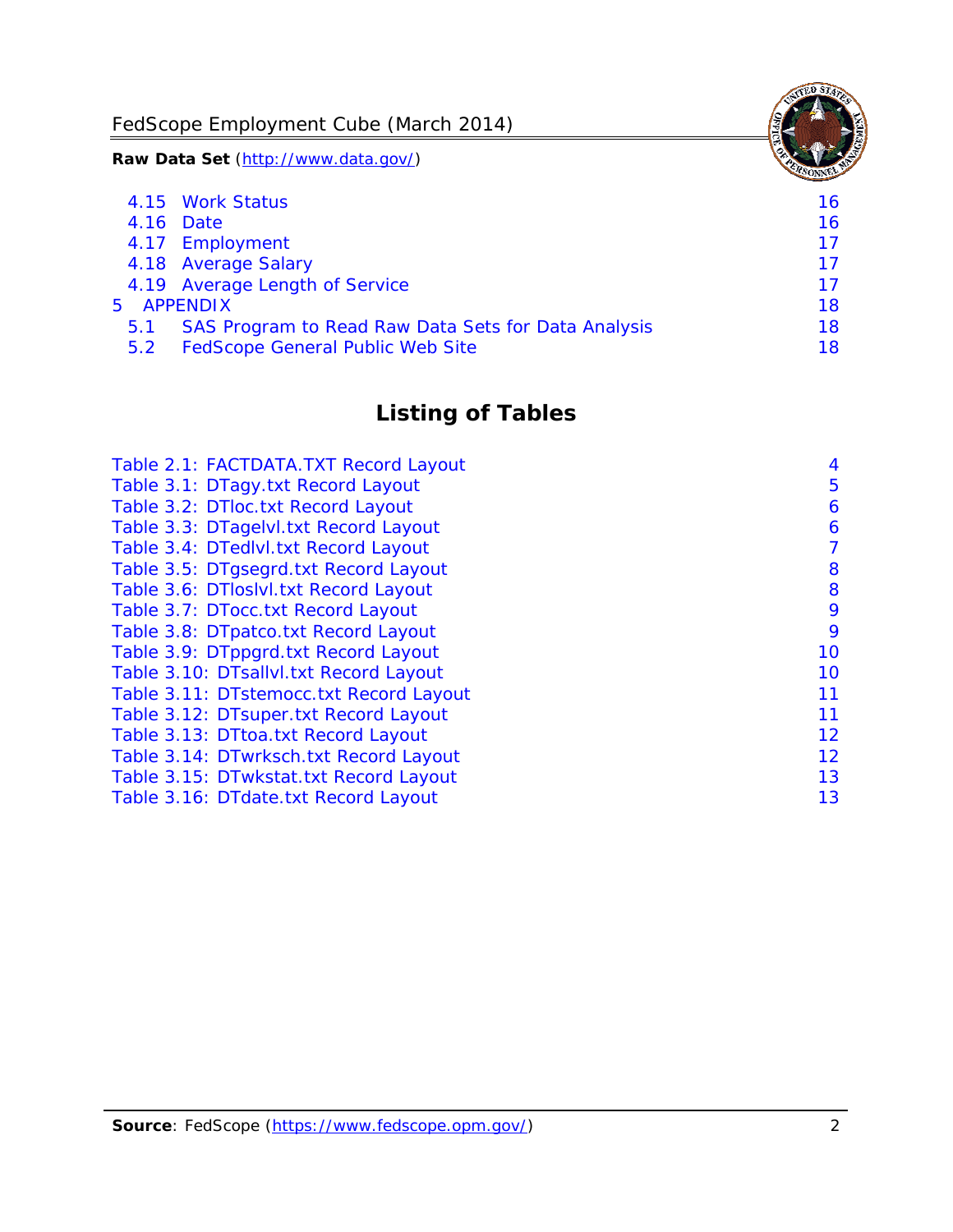

# <span id="page-3-0"></span>**1 OVERVIEW**

#### *1.1 Purpose*

<span id="page-3-1"></span>The purpose of this raw data set is to increase public access to high value, machine readable datasets generated by the U.S. Office of Personnel Management. The FedScope Employment Cube data sets are available via [Data.gov](http://www.data.gov/).

#### <span id="page-3-2"></span>*1.2 Scope*

The scope of this raw data set includes data elements used in the creation of the FedScope Employment Cube [\(https://www.fedscope.opm.gov/\)](https://www.fedscope.opm.gov/). **NOTE**: Starting in FY 2010, the OPM Statistical Data Mart (SDM) is the source for all FedScope data. The SDM is processed data from the Enterprise Human Resources Integration (EHRI) data warehouse. Data is processed on a quarterly basis (i.e. March, June, September and December).

# <span id="page-3-3"></span>**2 RAW DATA SET FILE**

# <span id="page-3-4"></span>*2.1 FACTDATA*

This "**delimited**" (comma separated value (**CSV**)) raw data set provides employee population data as of March 2014. Each column value is separated by a "**comma**" from the next column's value and each row starts a new record. Each record contains 20 data elements. The record layout for FACTDATA.TXT is depicted in [Table 2.1](#page-4-1) below: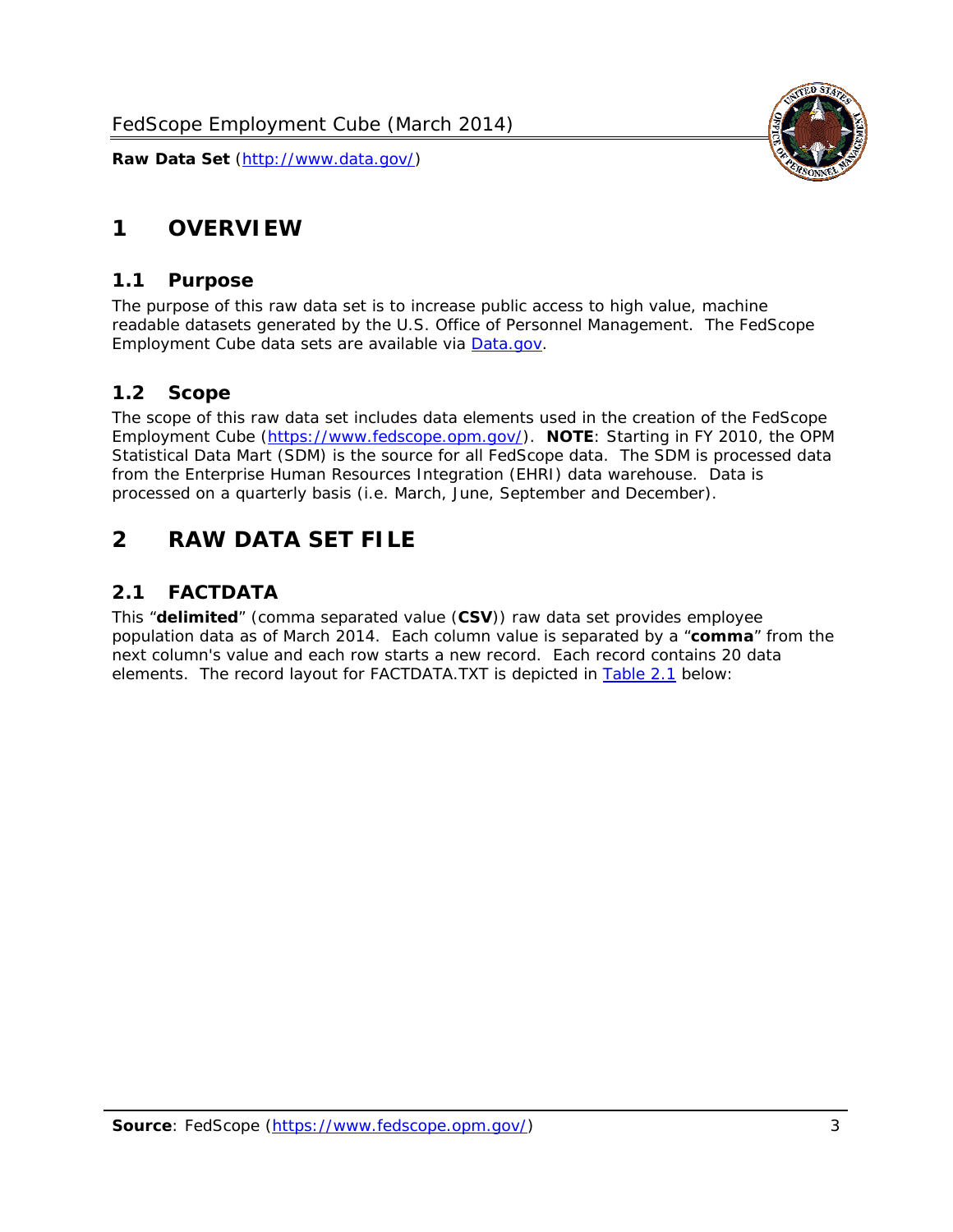

<span id="page-4-1"></span><span id="page-4-0"></span>

| <b>Data</b><br><b>Column</b> | <b>DATA ELEMENT NAME</b>            | <b>CSV</b><br><b>Column</b><br><b>Name</b> | <b>CSV</b><br><b>Column</b><br><b>Format</b> |
|------------------------------|-------------------------------------|--------------------------------------------|----------------------------------------------|
|                              | Agency                              | <b>AGYSUB</b>                              | <b>TEXT</b>                                  |
| $\overline{2}$               | Location                            | LOC.                                       | <b>TEXT</b>                                  |
| 3                            | Age                                 | <b>AGELVL</b>                              | <b>TEXT</b>                                  |
| 4                            | <b>Education Level</b>              | <b>EDLVL</b>                               | <b>TEXT</b>                                  |
| 5                            | General Schedule & Equivalent Grade | <b>GSEGRD</b>                              | <b>TEXT</b>                                  |
| 6                            | Length of Service                   | <b>LOSLVL</b>                              | <b>TEXT</b>                                  |
| 7                            | Occupation                          | OCC                                        | TEXT                                         |
| 8                            | <b>Occupation Category</b>          | <b>PATCO</b>                               | <b>TEXT</b>                                  |
| 9                            | Pay Plan & Grade                    | <b>PPGRD</b>                               | <b>TEXT</b>                                  |
| 10                           | Salary Level                        | <b>SALLVL</b>                              | TEXT                                         |
| 11                           | <b>STEM Occupations</b>             | <b>STEMOCC</b>                             | TEXT                                         |
| 12                           | <b>Supervisory Status</b>           | <b>SUPERVIS</b>                            | <b>TEXT</b>                                  |
| 13                           | Type of Appointment                 | <b>TOA</b>                                 | TEXT                                         |
| 14                           | Work Schedule                       | <b>WORKSCH</b>                             | <b>TEXT</b>                                  |
| 15                           | <b>Work Status</b>                  | <b>WORKSTAT</b>                            | TEXT                                         |
| 16                           | Date (e.g. 201403)                  | <b>DATECODE</b>                            | <b>TEXT</b>                                  |
| 17                           | Employment                          | <b>EMPLOYMENT</b>                          | <b>NUMERIC</b>                               |
| 18                           | Average Salary                      | <b>SALARY</b>                              | <b>NUMERIC</b>                               |
| 19                           | Average Length of Service           | <b>LOS</b>                                 | <b>NUMERIC</b>                               |
|                              | <b>Total Records: 2,038,038</b>     |                                            |                                              |

#### **Table 2.1: FACTDATA.TXT Record Layout**

**NOTE**: If importing this table (data set) into Excel, change the "column data format" for columns 1-17 from "General" to "Text". Columns 18-20 can be imported as "General" data format. In Excel, the "General" data format converts numeric values to numbers. Columns 1-17 are TEXT fields; Columns 18-20 are NUMERIC fields.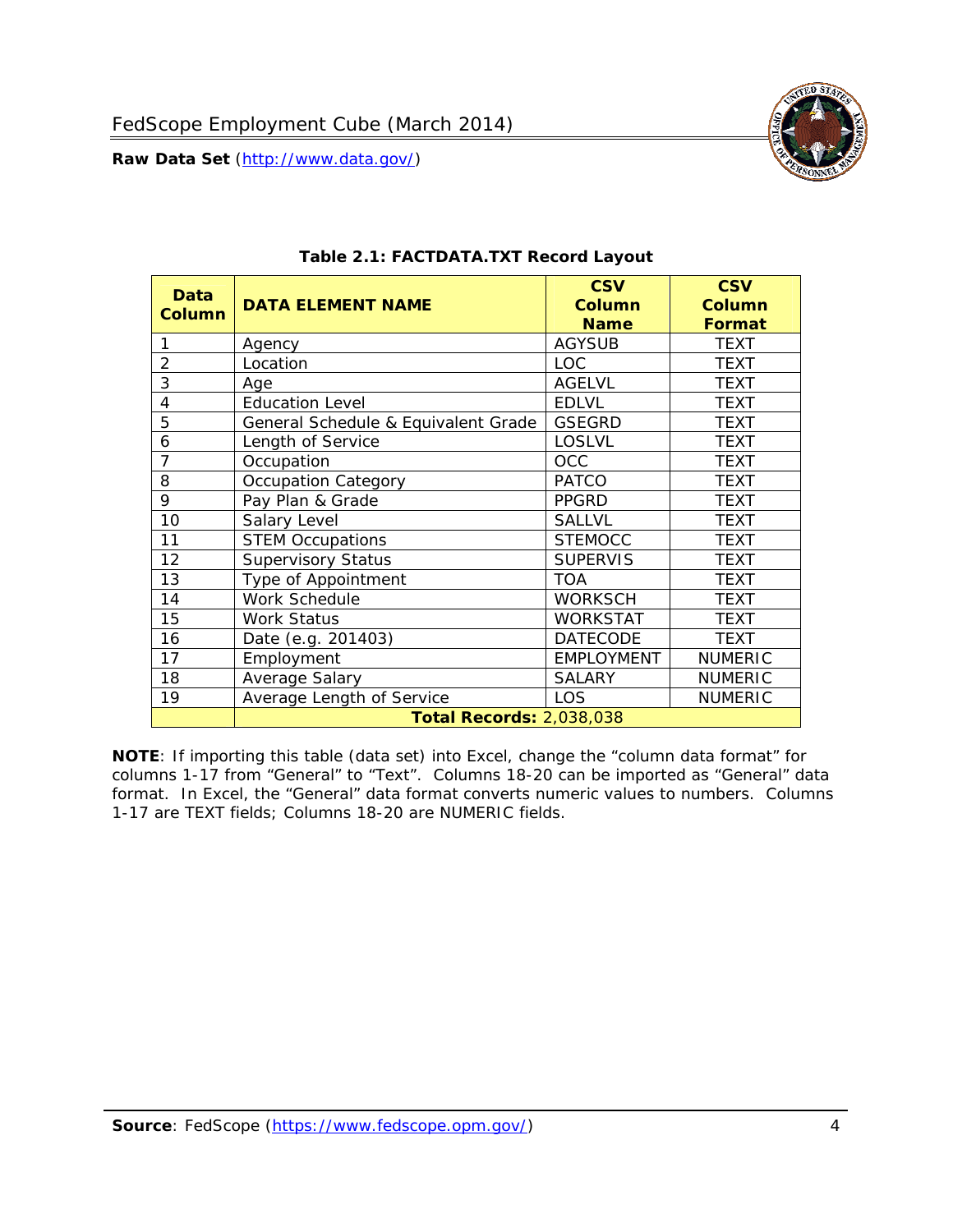

# <span id="page-5-0"></span>**3 DIMENSION TRANSLATIONS FILES**

#### <span id="page-5-1"></span>*3.1 Agency*

<span id="page-5-3"></span><span id="page-5-2"></span>This "**delimited**" (comma separated value (**CSV**)) data file provides translations for the agency data element contained in the employee population data file (FACTDATA.TXT). See [Table 2.1.](#page-4-1) Each column value is separated by a "**comma**" from the next column's value and each row starts a new record. Each record contains 6 data elements. The record layout for DTagy.txt is depicted in **Table 3.1** below:

| Data<br>Column            | <b>DATA ELEMENT NAME</b>       | <b>CSV</b><br><b>Column</b><br><b>Name</b> | <b>CSV</b><br><b>Column</b><br><b>Format</b> |
|---------------------------|--------------------------------|--------------------------------------------|----------------------------------------------|
|                           | Agency Type                    | <b>AGYTYP</b>                              | <b>TEXT</b>                                  |
| 2                         | <b>Agency Type Translation</b> | <b>AGYTYPT</b>                             | <b>TEXT</b>                                  |
| 3                         | Agency                         | AGY                                        | <b>TEXT</b>                                  |
| 4                         | <b>Agency Translation</b>      | <b>AGYT</b>                                | <b>TEXT</b>                                  |
| 5                         | Agency Sub element             | <b>AGYSUB</b>                              | <b>TEXT</b>                                  |
| 6                         | Agency Sub element Translation | <b>AGYSUBT</b>                             | <b>TEXT</b>                                  |
| <b>Total Records: 535</b> |                                |                                            |                                              |

#### **Table 3.1: DTagy.txt Record Layout**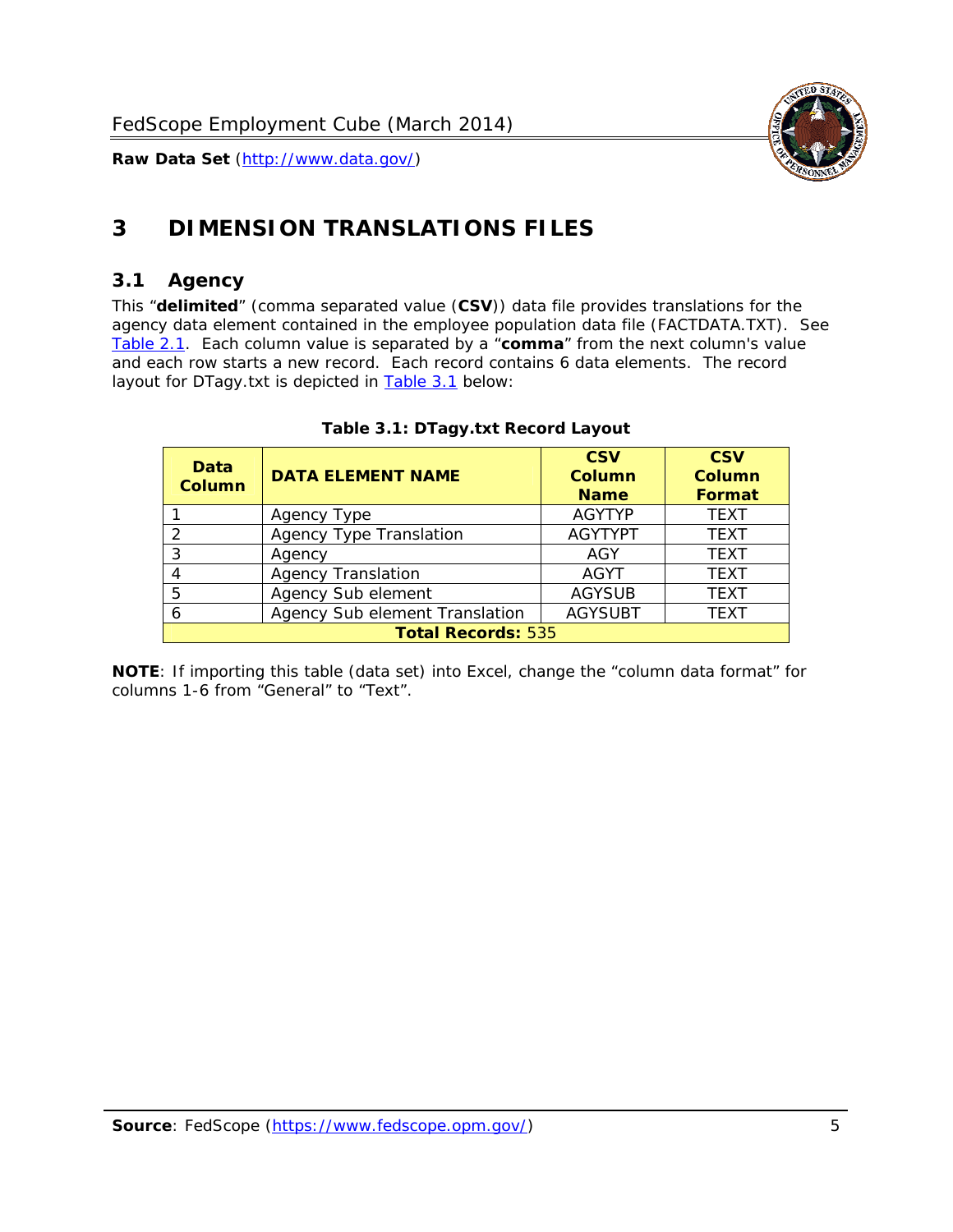

## <span id="page-6-0"></span>*3.2 Location*

<span id="page-6-4"></span><span id="page-6-2"></span>This "**delimited**" (comma separated value (**CSV**)) data file provides translations for the location data element contained in the employee population data file (FACTDATA.TXT). See [Table 2.1.](#page-4-1) Each column value is separated by a "**comma**" from the next column's value and each row starts a new record. Each record contains 4 data elements. The record layout for DTloc.txt is depicted in [Table 3.2](#page-6-4) below:

| Data<br><b>Column</b>     | <b>DATA ELEMENT NAME</b>         | <b>CSV</b><br>Column<br><b>Name</b> | <b>CSV</b><br><b>Column</b><br><b>Format</b> |
|---------------------------|----------------------------------|-------------------------------------|----------------------------------------------|
|                           | Location Type                    | <b>LOCTYP</b>                       | <b>TEXT</b>                                  |
|                           | Location Type Translation        | <b>LOCTYPT</b>                      | <b>TFXT</b>                                  |
| ົ                         | State/Country                    | LOC.                                | <b>TEXT</b>                                  |
|                           | <b>State/Country Translation</b> | LOCT                                | <b>TFXT</b>                                  |
| <b>Total Records: 224</b> |                                  |                                     |                                              |

#### **Table 3.2: DTloc.txt Record Layout**

**NOTE**: If importing this table (data set) into Excel, change the "column data format" for columns 1-4 from "General" to "Text".

#### <span id="page-6-1"></span>*3.3 Age*

<span id="page-6-5"></span><span id="page-6-3"></span>This "**delimited**" (comma separated value (**CSV**)) data file provides translations for the age data element contained in the employee population data file (FACTDATA.TXT). See [Table](#page-4-1) [2.1](#page-4-1). Each column value is separated by a "**comma**" from the next column's value and each row starts a new record. Each record contains 2 data elements. The record layout for DTagelvl.txt is depicted in **[Table 3.3](#page-6-5)** below:

| Data<br><b>Column</b>    | <b>DATA ELEMENT NAME</b> | <b>CSV</b><br>Column<br><b>Name</b> | <b>CSV</b><br>Column<br>Format |
|--------------------------|--------------------------|-------------------------------------|--------------------------------|
|                          | Aae                      | AGFI VI                             | TFXT                           |
|                          | Age Translation          | AGFI VI T                           | TFXT                           |
| <b>Total Records: 12</b> |                          |                                     |                                |

#### **Table 3.3: DTagelvl.txt Record Layout**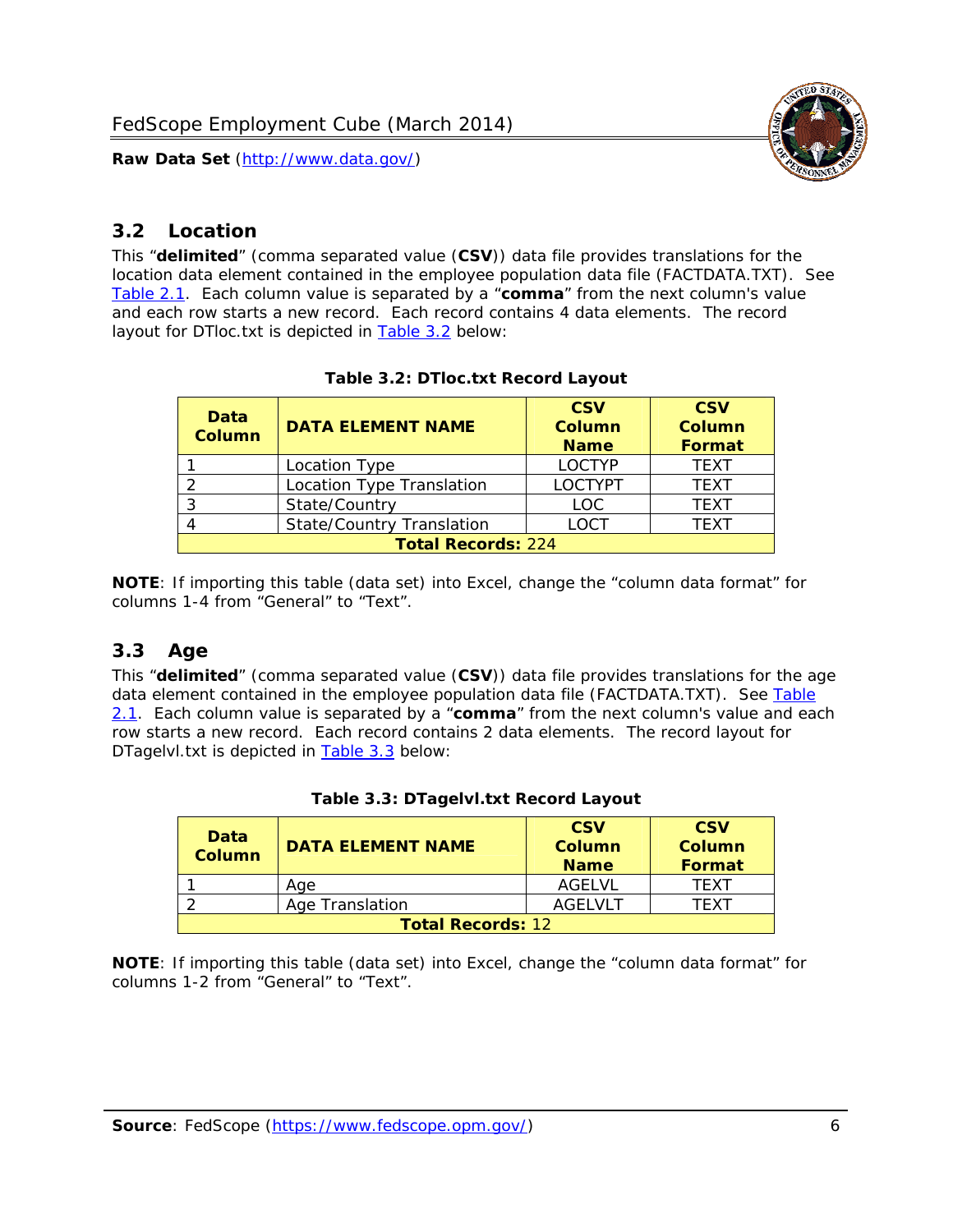

## <span id="page-7-0"></span>*3.4 Education Level*

<span id="page-7-2"></span><span id="page-7-1"></span>This "**delimited**" (comma separated value (**CSV**)) data file provides translations for the education level data element contained in the employee population data file (FACTDATA.TXT). See [Table 2.1](#page-4-1). Each column value is separated by a "**comma**" from the next column's value and each row starts a new record. Each record contains 4 data elements. The record layout for DTedlvl.txt is depicted in [Table 3.4](#page-7-2) below:

| Data<br><b>Column</b>    | <b>DATA ELEMENT NAME</b>           | <b>CSV</b><br><b>Column</b><br><b>Name</b> | <b>CSV</b><br><b>Column</b><br><b>Format</b> |
|--------------------------|------------------------------------|--------------------------------------------|----------------------------------------------|
|                          | <b>Education Level Type</b>        | <b>EDLVLTYP</b>                            | <b>TEXT</b>                                  |
|                          | Education Level Type Translation   | <b>EDLVLTYPT</b>                           | <b>TEXT</b>                                  |
|                          | <b>Education Level</b>             | <b>EDLVL</b>                               | <b>TEXT</b>                                  |
|                          | <b>Education Level Translation</b> | <b>EDLVLT</b>                              | <b>TEXT</b>                                  |
| <b>Total Records: 24</b> |                                    |                                            |                                              |

#### **Table 3.4: DTedlvl.txt Record Layout**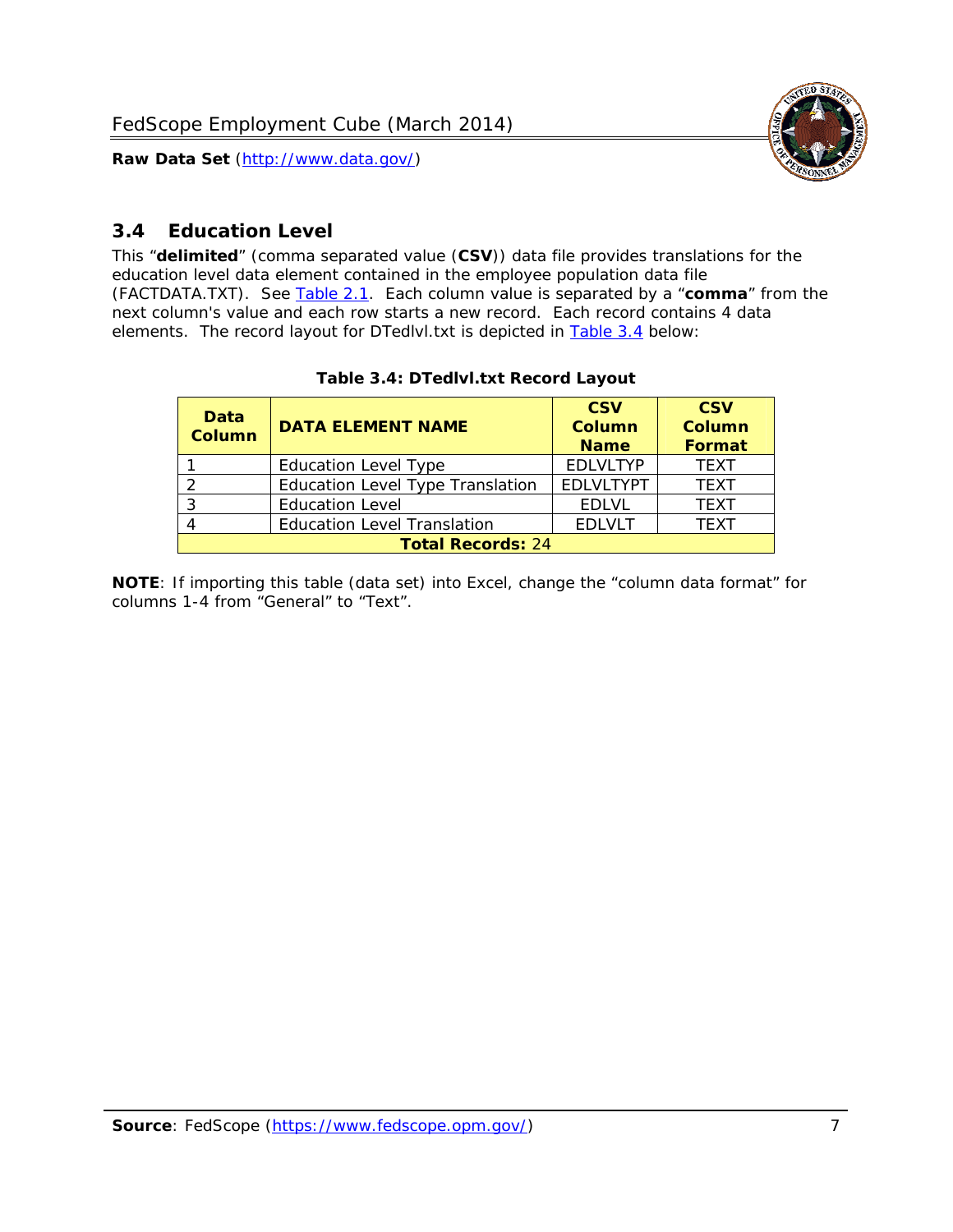

#### <span id="page-8-0"></span>*3.5 General Schedule & Equivalent Grade*

This "**delimited**" (comma separated value (**CSV**)) data file provides translations for the general schedule & equivalent grade data element contained in the employee population data file (FACTDATA.TXT). See [Table 2.1](#page-4-1). Each column value is separated by a "**comma**" from the next column's value and each row starts a new record. Each record contains 1 data element. The record layout for DTgsegrd.txt is depicted in [Table 3.5](#page-8-4) below:

#### **Table 3.5: DTgsegrd.txt Record Layout**

<span id="page-8-4"></span><span id="page-8-2"></span>

| Data<br>Column           | DATA FI FMFNT NAMF                  | <b>CSV</b><br>Column<br><b>Name</b> | <b>CSV</b><br>Column<br>Format |
|--------------------------|-------------------------------------|-------------------------------------|--------------------------------|
|                          | General Schedule & Equivalent Grade | GSEGRD                              | TFXT                           |
| <b>Total Records: 17</b> |                                     |                                     |                                |

**NOTE**: If importing this table (data set) into Excel, change the "column data format" for column 1-from "General" to "Text".

#### <span id="page-8-1"></span>*3.6 Length of Service*

<span id="page-8-5"></span>This "**delimited**" (comma separated value (**CSV**)) data file provides translations for the length of service data element contained in the employee population data file (FACTDATA.TXT). See [Table 2.1](#page-4-1). Each column value is separated by a "**comma**" from the next column's value and each row starts a new record. Each record contains 2 data elements. The record layout for DTloslvl.txt is depicted in [Table 3.6](#page-8-5) below:

<span id="page-8-3"></span>

| Data<br><b>Column</b>    | <b>DATA ELEMENT NAME</b>      | <b>CSV</b><br><b>Column</b><br><b>Name</b> | <b>CSV</b><br>Column<br>Format |
|--------------------------|-------------------------------|--------------------------------------------|--------------------------------|
|                          | Length of Service             | LOSLVL                                     | TFXT                           |
|                          | Length of Service Translation | LOSI VLT                                   | TFXT                           |
| <b>Total Records: 11</b> |                               |                                            |                                |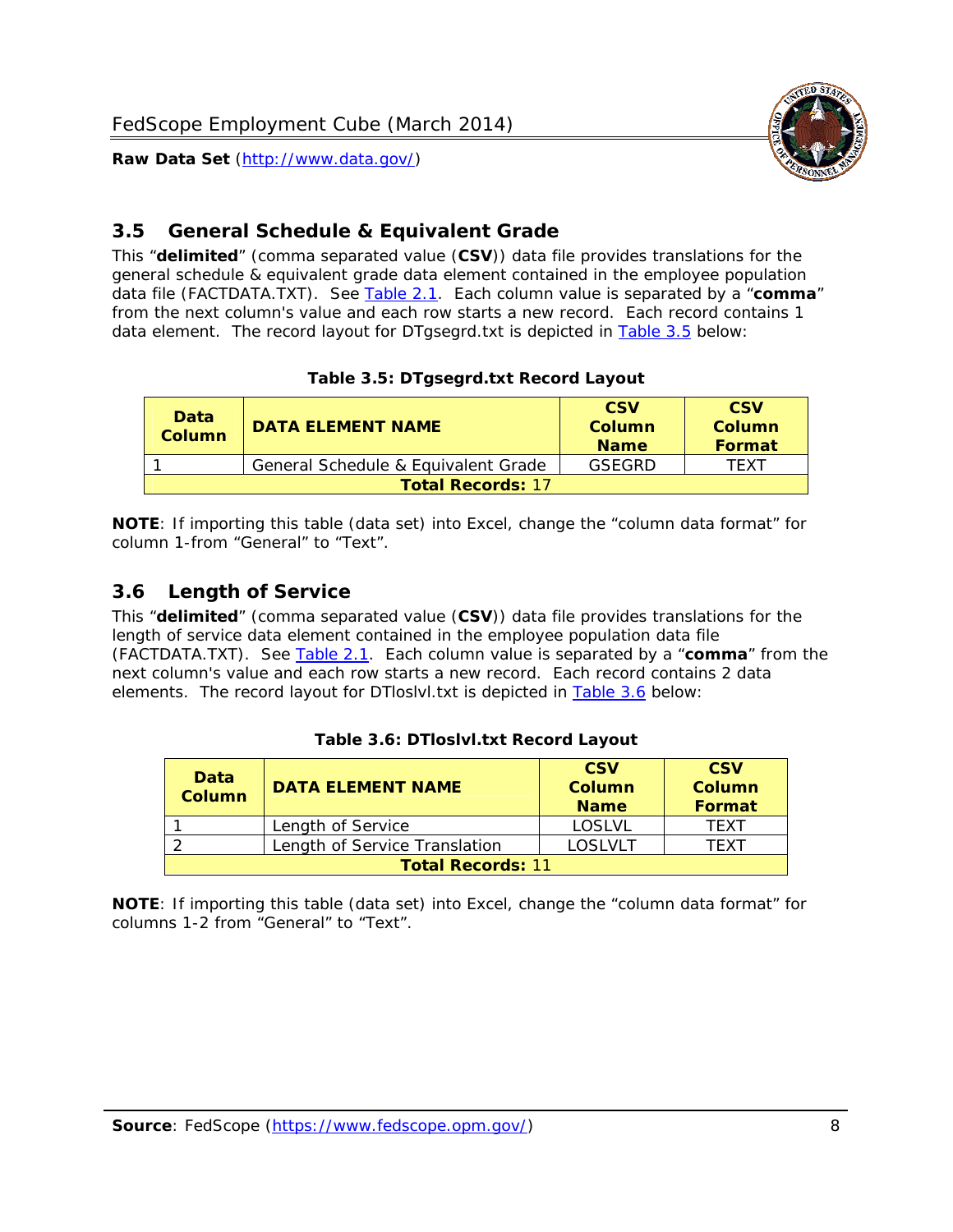

#### <span id="page-9-0"></span>*3.7 Occupation*

<span id="page-9-4"></span>This "**delimited**" (comma separated value (**CSV**)) data file provides translations for the occupation data element contained in the employee population data file (FACTDATA.TXT). See [Table 2.1](#page-4-1). Each column value is separated by a "**comma**" from the next column's value and each row starts a new record. Each record contains 6 data elements. The record layout for DTocc.txt is depicted in [Table 3.7](#page-9-4) below:

<span id="page-9-2"></span>

| Data<br><b>Column</b>     | <b>DATA ELEMENT NAME</b>             | <b>CSV</b><br>Column<br><b>Name</b> | <b>CSV</b><br><b>Column</b><br><b>Format</b> |
|---------------------------|--------------------------------------|-------------------------------------|----------------------------------------------|
|                           | Occupation Type                      | <b>OCCTYP</b>                       | <b>TEXT</b>                                  |
|                           | Occupation Type Translation          | <b>OCCTYPT</b>                      | <b>TEXT</b>                                  |
| 3                         | <b>Occupation Family</b>             | <b>OCCFAM</b>                       | <b>TEXT</b>                                  |
|                           | <b>Occupation Family Translation</b> | <b>OCCFAMT</b>                      | <b>TEXT</b>                                  |
| 5                         | Occupation                           | <b>OCC</b>                          | <b>TEXT</b>                                  |
|                           | <b>Occupation Translation</b>        | <b>OCCT</b>                         | <b>TEXT</b>                                  |
| <b>Total Records: 684</b> |                                      |                                     |                                              |

#### **Table 3.7: DTocc.txt Record Layout**

**NOTE**: If importing this table (data set) into Excel, change the "column data format" for columns 1-6 from "General" to "Text".

#### <span id="page-9-1"></span>*3.8 Occupation Category*

<span id="page-9-5"></span>This "**delimited**" (comma separated value (**CSV**)) data file provides translations for the occupation category data element contained in the employee population data file (FACTDATA.TXT). See [Table 2.1](#page-4-1). Each column value is separated by a "**comma**" from the next column's value and each row starts a new record. Each record contains 2 data elements. The record layout for DTpatco.txt is depicted in [Table 3.8](#page-9-5) below:

<span id="page-9-3"></span>

| Data<br><b>Column</b>   | <b>DATA ELEMENT NAME</b>        | <b>CSV</b><br>Column<br><b>Name</b> | <b>CSV</b><br>Column<br>Format |
|-------------------------|---------------------------------|-------------------------------------|--------------------------------|
|                         | <b>Occupation Category</b>      | <b>PATCO</b>                        | <b>TFXT</b>                    |
|                         | Occupation Category Translation | <b>PATCOT</b>                       | TFXT                           |
| <b>Total Records: 7</b> |                                 |                                     |                                |

|  |  | Table 3.8: DTpatco.txt Record Layout |  |  |
|--|--|--------------------------------------|--|--|
|--|--|--------------------------------------|--|--|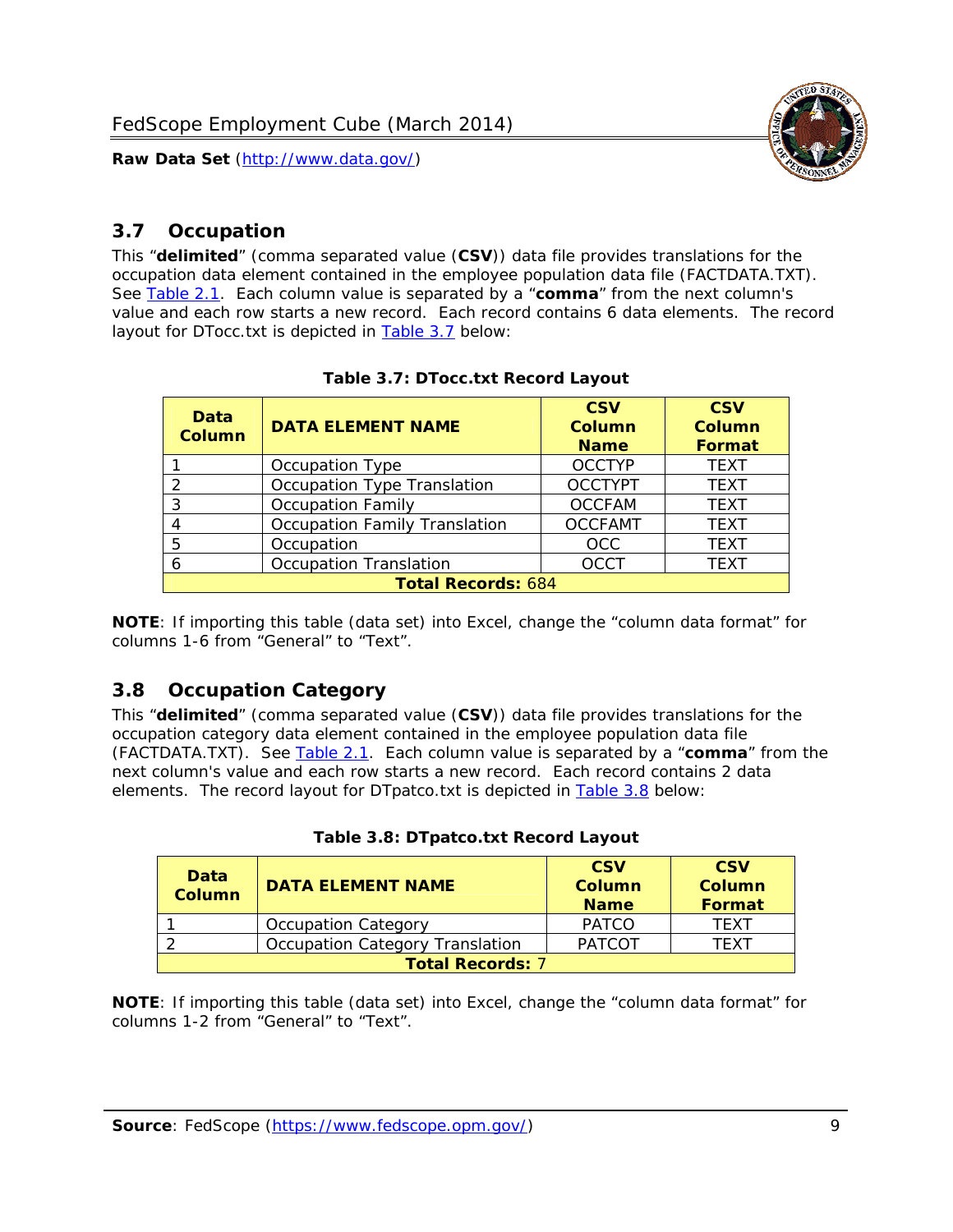

## <span id="page-10-0"></span>*3.9 Pay Plan & Grade*

<span id="page-10-4"></span>This "**delimited**" (comma separated value (**CSV**)) data file provides translations for the pay plan & grade data element contained in the employee population data file (FACTDATA.TXT). See [Table 2.1](#page-4-1). Each column value is separated by a "**comma**" from the next column's value and each row starts a new record. Each record contains 7 data elements. The record layout for DTppgrd.txt is depicted in **Table 3.9** below:

<span id="page-10-2"></span>

| Data<br>Column              | <b>DATA ELEMENT NAME</b>   | <b>CSV</b><br>Column<br><b>Name</b> | <b>CSV</b><br><b>Column</b><br><b>Format</b> |  |
|-----------------------------|----------------------------|-------------------------------------|----------------------------------------------|--|
|                             | Pay Plan Type              | <b>PPTYP</b>                        | <b>TEXT</b>                                  |  |
| $\mathcal{P}$               | Pay Plan Type Translation  | <b>PPTYPT</b>                       | <b>TEXT</b>                                  |  |
| 3                           | Pay Plan Group             | <b>PPGROUP</b>                      | <b>TEXT</b>                                  |  |
| 4                           | Pay Plan Group Translation | <b>PPGROUPT</b>                     | <b>TEXT</b>                                  |  |
| 5                           | Pay Plan                   | <b>PAYPLAN</b>                      | <b>TEXT</b>                                  |  |
| 6                           | Pay Plan Translation       | PAYPLANT                            | <b>TEXT</b>                                  |  |
|                             | Pay Plan & Grade           | <b>PPGRD</b>                        | <b>TEXT</b>                                  |  |
| <b>Total Records: 1,005</b> |                            |                                     |                                              |  |

#### **Table 3.9: DTppgrd.txt Record Layout**

**NOTE**: If importing this table (data set) into Excel, change the "column data format" for columns 1-7 from "General" to "Text".

# <span id="page-10-1"></span>*3.10 Salary Level*

<span id="page-10-5"></span><span id="page-10-3"></span>This "**delimited**" (comma separated value (**CSV**)) data file provides translations for the salary level data element contained in the employee population data file (FACTDATA.TXT). See [Table 2.1](#page-4-1). Each column value is separated by a "**comma**" from the next column's value and each row starts a new record. Each record contains 2 data elements. The record layout for DTsallvl.txt is depicted in [Table 3.10](#page-10-5) below:

| <b>Data</b><br>Column    | <b>DATA ELEMENT NAME</b>        | <b>CSV</b><br>Column<br><b>Name</b> | <b>CSV</b><br>Column<br><b>Format</b> |
|--------------------------|---------------------------------|-------------------------------------|---------------------------------------|
|                          | Salary Level                    | <b>SALLVL</b>                       | TFXT                                  |
|                          | <b>Salary Level Translation</b> | SAI I VI T                          | TEXT                                  |
| <b>Total Records: 19</b> |                                 |                                     |                                       |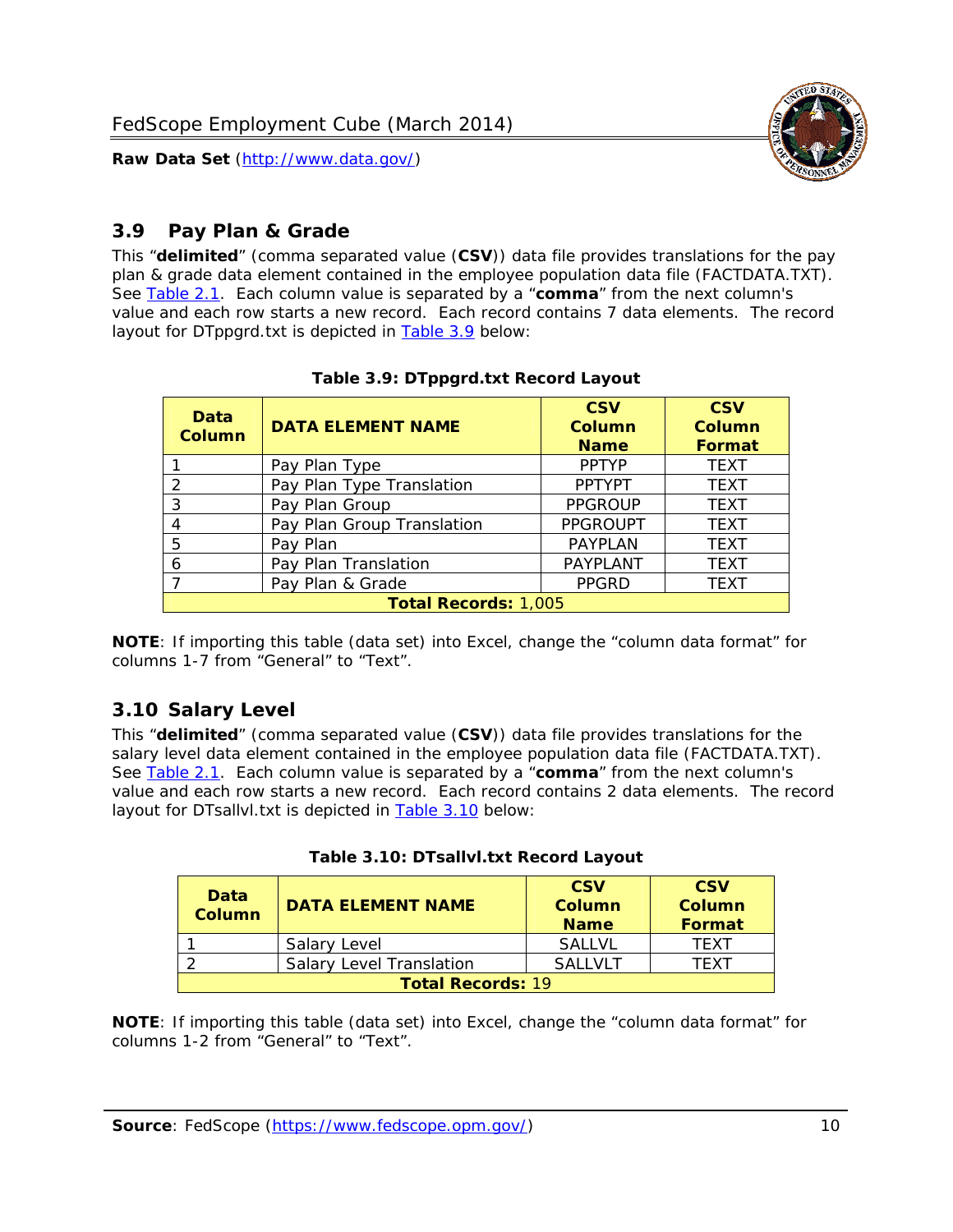

## <span id="page-11-0"></span>*3.11 STEM Occupations*

<span id="page-11-4"></span>This "**delimited**" (comma separated value (**CSV**)) data file provides translations for the STEM occupations data element contained in the employee population data file (FACTDATA.TXT). See [Table 2.1](#page-4-1). Each column value is separated by a "**comma**" from the next column's value and each row starts a new record. Each record contains 6 data elements. The record layout for DTstemocc.txt is depicted in [Table 3.11](#page-11-4) below:

<span id="page-11-2"></span>

| <b>Data</b><br><b>Column</b> | <b>DATA ELEMENT NAME</b>                     | <b>CSV</b><br><b>Column</b><br><b>Name</b> | <b>CSV</b><br><b>Column</b><br>Format |
|------------------------------|----------------------------------------------|--------------------------------------------|---------------------------------------|
|                              | <b>STEM Occupation Aggregate</b>             | <b>STEMAGG</b>                             | <b>TEXT</b>                           |
|                              | <b>STEM Occupation Aggregate Translation</b> | <b>STEMAGGT</b>                            | <b>TEXT</b>                           |
| 3                            | <b>STEM Occupation Type</b>                  | <b>STEMTYP</b>                             | <b>TFXT</b>                           |
|                              | <b>STEM Occupation Type Translation</b>      | <b>STEMTYPT</b>                            | <b>TEXT</b>                           |
| 5                            | <b>STEM Occupation</b>                       | <b>STEMOCC</b>                             | <b>TEXT</b>                           |
|                              | <b>STEM Occupation Translation</b>           | <b>STEMOCCT</b>                            | <b>TEXT</b>                           |
| <b>Total Records: 69</b>     |                                              |                                            |                                       |

#### **Table 3.11: DTstemocc.txt Record Layout**

**NOTE**: If importing this table (data set) into Excel, change the "column data format" for columns 1-6 from "General" to "Text".

# <span id="page-11-1"></span>*3.12 Supervisory Status*

This "**delimited**" (comma separated value (**CSV**)) data file provides translations for the supervisory status data element contained in the employee population data file (FACTDATA.TXT). See [Table 2.1](#page-4-1). Each column value is separated by a "**comma**" from the next column's value and each row starts a new record. Each record contains 4 data elements. The record layout for DTsuper.txt is depicted in [Table 3.12](#page-11-5) below:

<span id="page-11-5"></span><span id="page-11-3"></span>

| Data<br><b>Column</b>   | <b>DATA ELEMENT NAME</b>              | <b>CSV</b><br>Column<br><b>Name</b> | <b>CSV</b><br><b>Column</b><br>Format |
|-------------------------|---------------------------------------|-------------------------------------|---------------------------------------|
|                         | <b>Supervisory Status Type</b>        | <b>SUPERTYP</b>                     | <b>TEXT</b>                           |
|                         | Supervisory Status Type Translation   | <b>SUPERTYPT</b>                    | <b>TEXT</b>                           |
|                         | <b>Supervisory Status</b>             | <b>SUPERVIS</b>                     | <b>TEXT</b>                           |
|                         | <b>Supervisory Status Translation</b> | <b>SUPERVIST</b>                    | <b>TEXT</b>                           |
| <b>Total Records: 7</b> |                                       |                                     |                                       |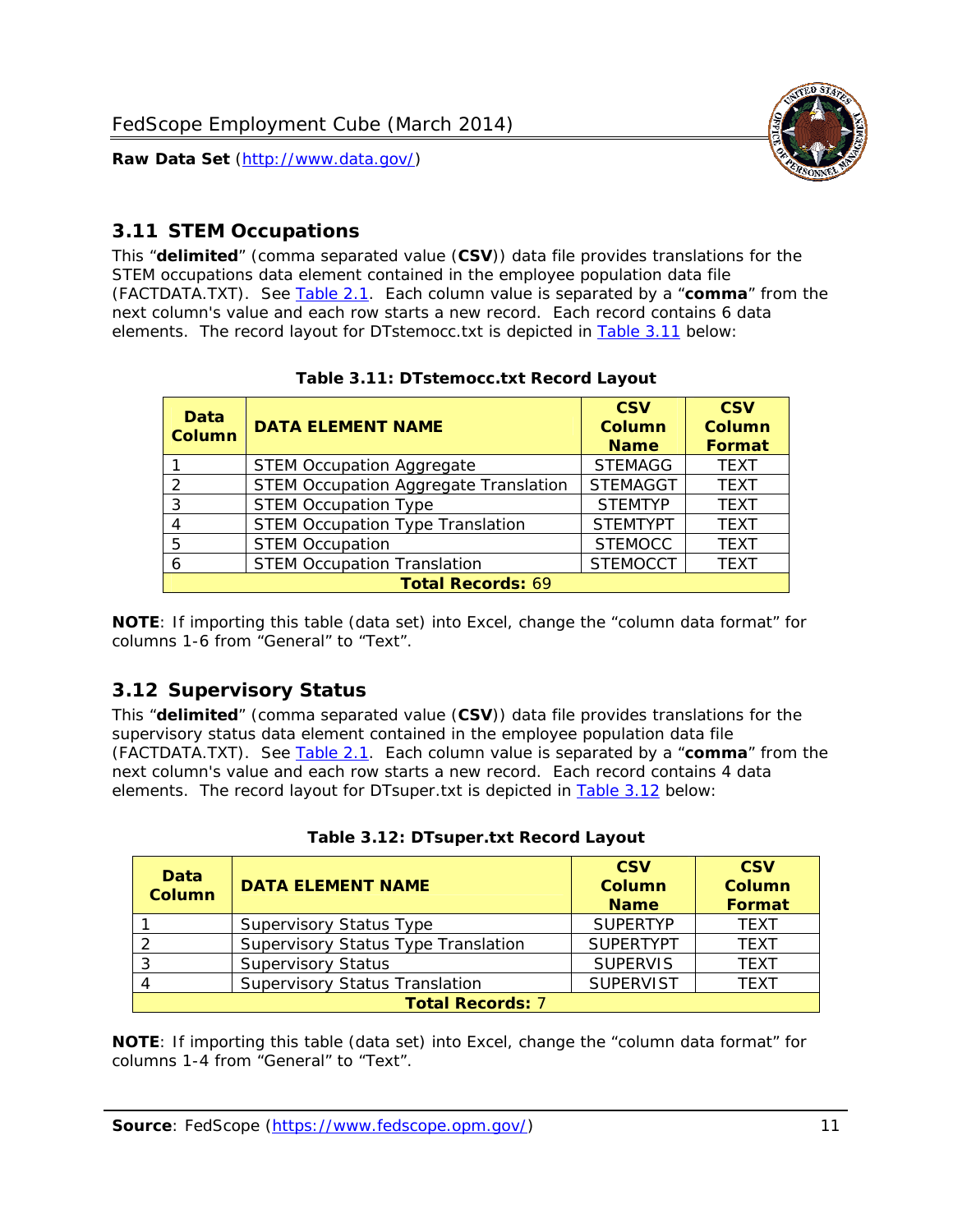

# <span id="page-12-0"></span>*3.13 Type of Appointment*

This "**delimited**" (comma separated value (**CSV**)) data file provides translations for the type of appointment data element contained in the employee population data file (FACTDATA.TXT). See [Table 2.1](#page-4-1). Each column value is separated by a "**comma**" from the next column's value and each row starts a new record. Each record contains 4 data elements. The record layout for DTtoa.txt is depicted in [Table 3.13](#page-12-4) below:

<span id="page-12-4"></span><span id="page-12-2"></span>

| Data<br><b>Column</b>    | <b>DATA ELEMENT NAME</b>             | <b>CSV</b><br><b>Column</b><br><b>Name</b> | <b>CSV</b><br><b>Column</b><br>Format |
|--------------------------|--------------------------------------|--------------------------------------------|---------------------------------------|
|                          | Type of Appointment Type             | <b>TOATYP</b>                              | <b>TEXT</b>                           |
|                          | Type of Appointment Type Translation | <b>TOATYPT</b>                             | <b>TEXT</b>                           |
|                          | Type of Appointment                  | TOA                                        | <b>TEXT</b>                           |
|                          | Type of Appointment Translation      | <b>TOAT</b>                                | <b>TEXT</b>                           |
| <b>Total Records: 21</b> |                                      |                                            |                                       |

#### **Table 3.13: DTtoa.txt Record Layout**

**NOTE**: If importing this table (data set) into Excel, change the "column data format" for columns 1-4 from "General" to "Text".

#### <span id="page-12-1"></span>*3.14 Work Schedule*

<span id="page-12-5"></span>This "**delimited**" (comma separated value (**CSV**)) data file provides translations for the work schedule data element contained in the employee population data file (FACTDATA.TXT). See [Table 2.1](#page-4-1). Each column value is separated by a "**comma**" from the next column's value and each row starts a new record. Each record contains 4 data elements. The record layout for DTwrksch.txt is depicted in [Table 3.14](#page-12-5) below:

<span id="page-12-3"></span>

| Data<br>Column           | <b>DATA ELEMENT NAME</b>       | <b>CSV</b><br><b>Column</b><br><b>Name</b> | <b>CSV</b><br>Column<br>Format |
|--------------------------|--------------------------------|--------------------------------------------|--------------------------------|
|                          | Work Schedule Type             | <b>WSTYP</b>                               | <b>TEXT</b>                    |
| 2                        | Work Schedule Type Translation | <b>WSTYPT</b>                              | <b>TFXT</b>                    |
| 3                        | Work Schedule                  | <b>WORKSCH</b>                             | <b>TFXT</b>                    |
|                          | Work Schedule Translation      | <b>WORKSCHT</b>                            | <b>TFXT</b>                    |
| <b>Total Records: 12</b> |                                |                                            |                                |

| Table 3.14: DTwrksch.txt Record Layout |
|----------------------------------------|
|----------------------------------------|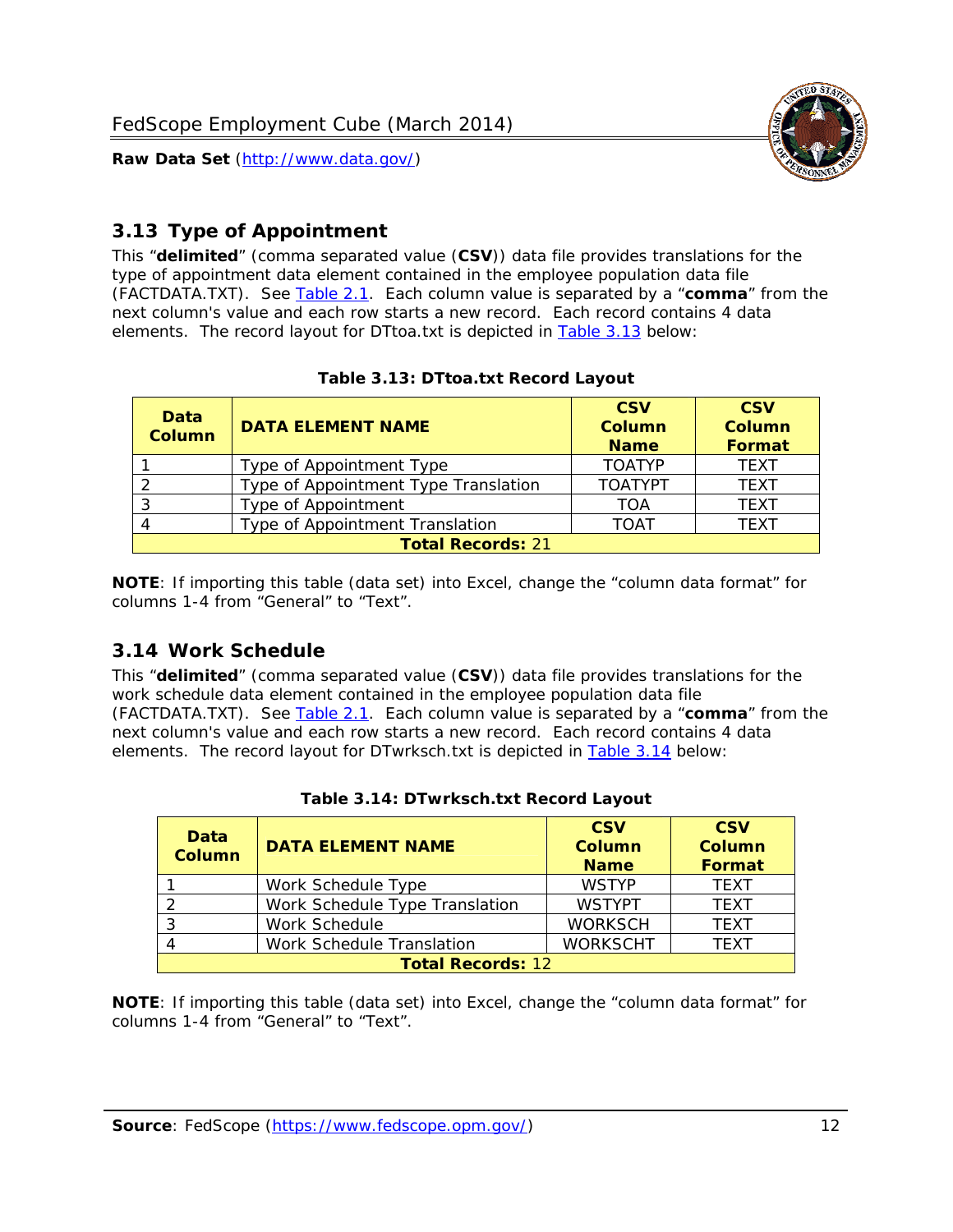

#### <span id="page-13-0"></span>*3.15 Work Status*

<span id="page-13-4"></span><span id="page-13-2"></span>This "**delimited**" (comma separated value (**CSV**)) data file provides translations for the work status data element contained in the employee population data file (FACTDATA.TXT). See [Table 2.1](#page-4-1). Each column value is separated by a "**comma**" from the next column's value and each row starts a new record. Each record contains 2 data elements. The record layout for DTwkstat.txt is depicted in [Table 3.15](#page-13-4) below:

| Data<br>Column          | <b>DATA ELEMENT NAME</b> | <b>CSV</b><br>Column<br><b>Name</b> | <b>CSV</b><br>Column<br><b>Format</b> |
|-------------------------|--------------------------|-------------------------------------|---------------------------------------|
|                         | Work Status              | <b>WORKSTAT</b>                     | TFXT                                  |
|                         | Work Status Translation  | <b>WORKSTATT</b>                    | TFXT                                  |
| <b>Total Records: 2</b> |                          |                                     |                                       |

#### **Table 3.15: DTwkstat.txt Record Layout**

**NOTE**: If importing this table (data set) into Excel, change the "column data format" for columns 1-2 from "General" to "Text".

#### <span id="page-13-1"></span>*3.16 Date*

<span id="page-13-5"></span><span id="page-13-3"></span>This "**delimited**" (comma separated value (**CSV**)) data file provides translations for the status file month date data element contained in the employee population data file (FACTDATA.TXT). See [Table 2.1](#page-4-1). Each column value is separated by a "**comma**" from the next column's value and each row starts a new record. Each record contains 2 data elements. The record layout for DTdate.txt is depicted in [Table 3.16](#page-13-5) below:

| Data<br><b>Column</b>   | <b>DATA FI FMFNT NAMF</b> | <b>CSV</b><br>Column<br><b>Name</b> | <b>CSV</b><br>Column<br>Format |  |
|-------------------------|---------------------------|-------------------------------------|--------------------------------|--|
|                         | File Date                 | <b>DATECODE</b>                     | TFXT                           |  |
|                         | File Date Translation     | <b>DATECODET</b>                    | TFXT                           |  |
| <b>Total Records: 1</b> |                           |                                     |                                |  |

|  | Table 3.16: DTdate.txt Record Layout |  |  |
|--|--------------------------------------|--|--|
|--|--------------------------------------|--|--|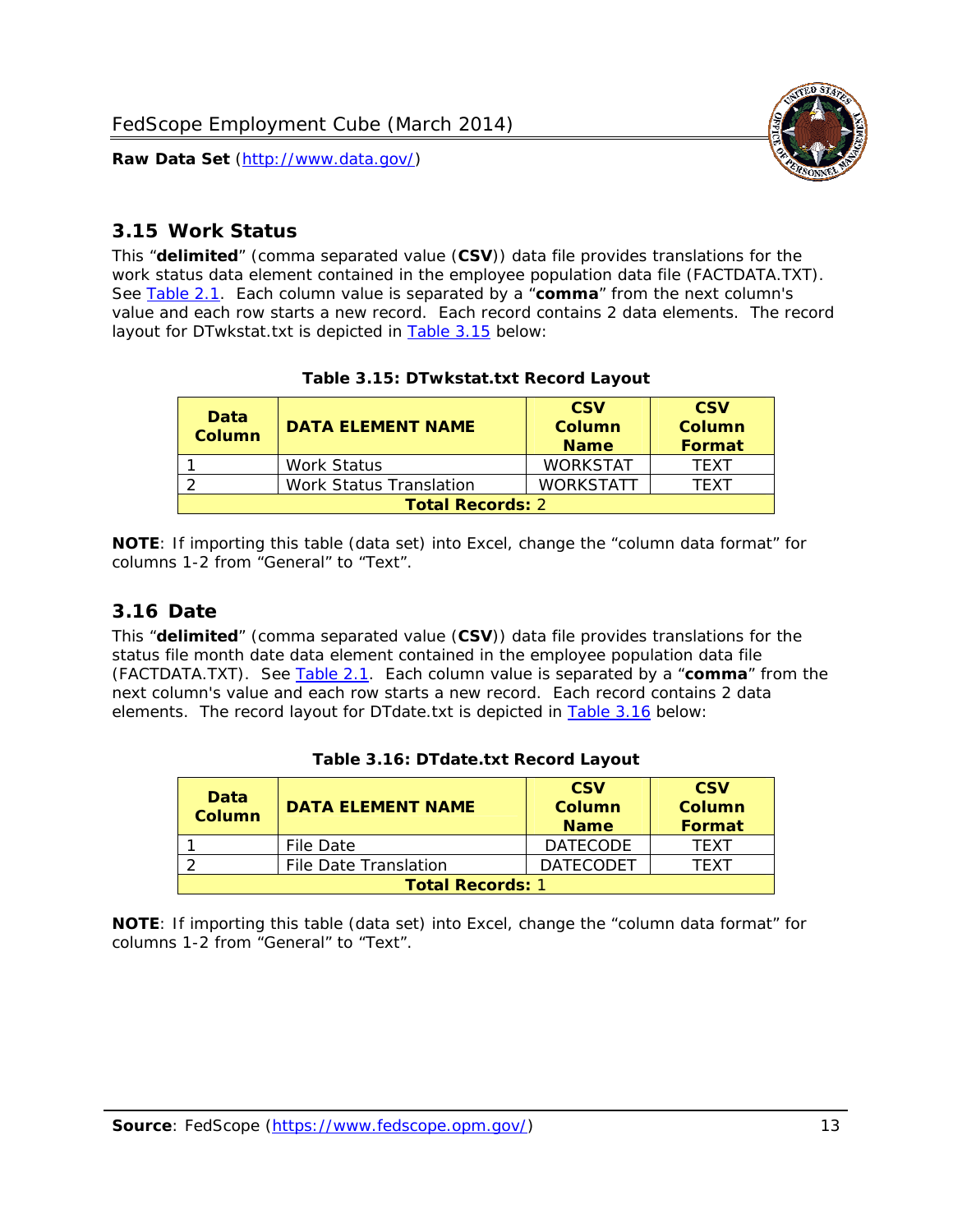<span id="page-14-0"></span>

There is no translation file for this data element. Every record in the employee population data file (FACTDATA.TXT) contains a value of "1" for this field. See Chapter [4.17](#page-16-8) for definition of **Employment**.

#### <span id="page-14-1"></span>*3.18 Average Salary*

There is no translation file for this data element. See Chapter [4.18](#page-17-1) for definition of [Average](#page-17-1) **[Salary](#page-17-1) [Average Salary.](#page-17-1)** 

#### <span id="page-14-2"></span>*3.19 Average Length of Service*

There is no translation file for this data element. See Chapter [4.19](#page-17-2) for definition of [Average](#page-17-2) Length of Service

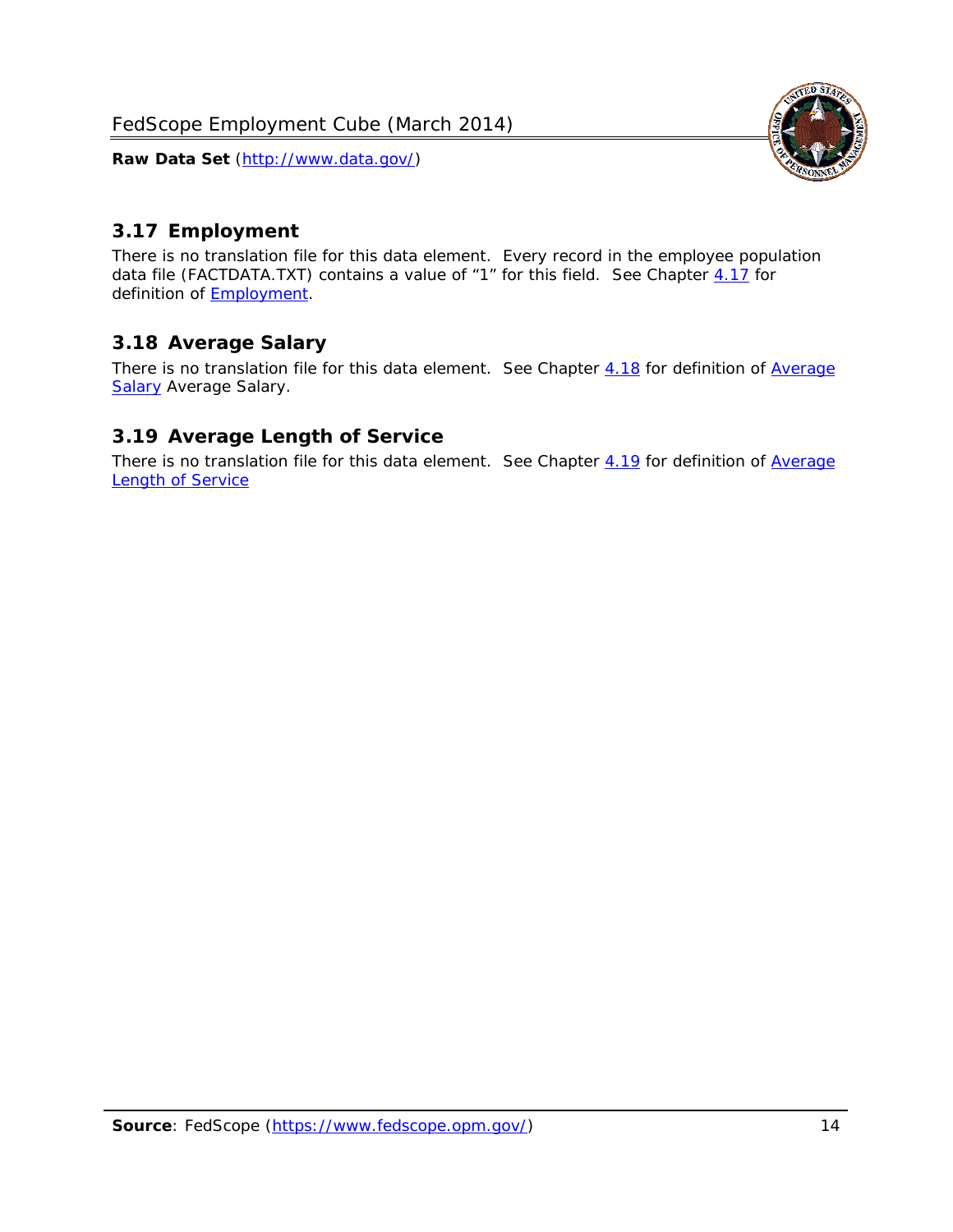

# <span id="page-15-0"></span>**4 DATA DEFINITIONS**

#### <span id="page-15-1"></span>*4.1 Agency*

The employing organization.

#### <span id="page-15-2"></span>*4.2 Location*

The official duty station of an employee. Locations in the United States are defined in terms of states. Locations outside the United States are defined in terms of countries and U.S. territories.

#### <span id="page-15-3"></span>*4.3 Age*

An employee's age. Age is displayed in five-year intervals, except for an initial interval of less than 20 years and a final interval of 65 years or more.

#### <span id="page-15-4"></span>*4.4 Education Level*

The extent of an employee's educational attainment from an accredited institution.

#### <span id="page-15-5"></span>*4.5 General Schedule & Equivalent Grade*

The General Schedule grade for pay plans in the General Schedule and Equivalent pay plan category (See [Pay Plan & Grade](#page-16-0)).

#### <span id="page-15-6"></span>*4.6 Length of Service*

The number of years of Federal civilian employment, creditable military service, and other service made creditable by specific legislation. Length of service is grouped by five-year intervals, except for:

- a. the initial intervals of less than 1 year, 1-2 years, and 3-4 years and
- b. the final interval of 35 years or more.

#### <span id="page-15-7"></span>*4.7 Occupation*

An employee's occupation as defined by the Office of Personnel Management (OPM).

#### <span id="page-15-8"></span>*4.8 Occupation Category*

Occupational categories are defined by the educational requirements of the occupation and the subject matter and level of difficulty or responsibility of the work.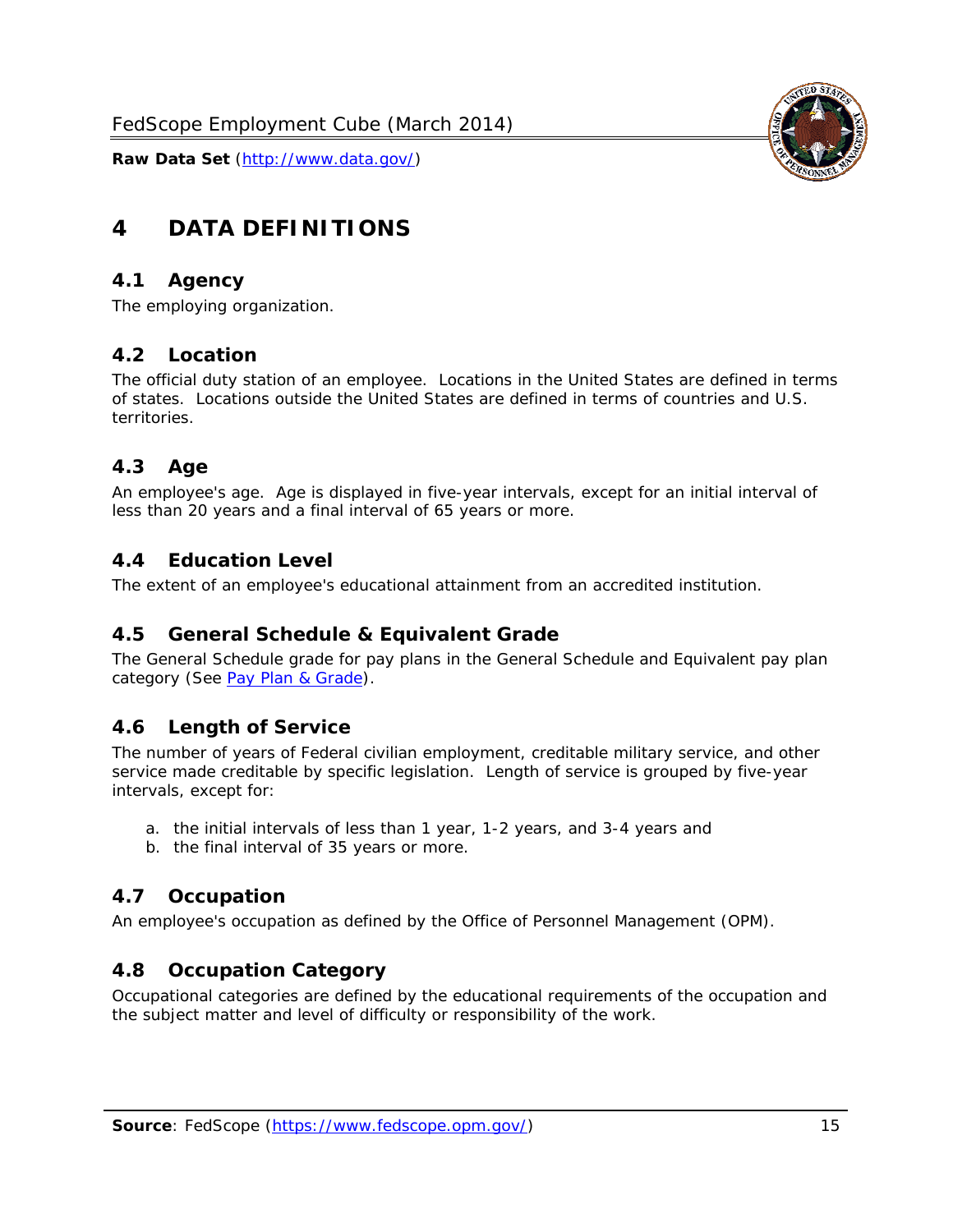

#### <span id="page-16-0"></span>*4.9 Pay Plan & Grade*

The pay system and, where applicable, the grade used to determine an employee's basic pay rate. Grade denotes a hierarchical position in a pay plan and is sometimes referred to as level, class, rank, or pay band.

## <span id="page-16-1"></span>*4.10 Salary Level*

An employee's adjusted basic pay, which is an annualized rate of pay. Adjusted basic pay is the sum of an employee's rate of basic pay plus any locality comparability payment and/or special pay adjustment for law enforcement officers. Salaries are grouped by \$10,000 intervals, except for an initial interval of less than \$20,000 and a final interval of \$180,000 or more.

An employee's actual earnings may be more or less than the annualized rate because of factors such as overtime, shift differentials, less than full time work, or leave without pay.

#### <span id="page-16-2"></span>*4.11 STEM Occupations*

Listing of occupations grouped into the following four occupational series:

- 1. **S**cience
- 2. **T**echnology
- 3. **E**ngineering
- 4. **M**athematics

#### <span id="page-16-3"></span>*4.12 Supervisory Status*

The nature of managerial, supervisory, or non-supervisory responsibility assigned to an employee's position.

#### <span id="page-16-4"></span>*4.13 Type of Appointment*

An employee's appointment in terms of permanence and competitiveness.

#### <span id="page-16-5"></span>*4.14 Work Schedule*

The time basis on which an employee is scheduled to work.

#### <span id="page-16-6"></span>*4.15 Work Status*

A combination of Type of Appointment and Work Schedule data elements. The Work Status data element is limited to "Non-Seasonal Full Time Permanent" and "Other Employees".

#### <span id="page-16-7"></span>*4.16 Date*

<span id="page-16-8"></span>The file date (e.g. March 2014 represented by 201403).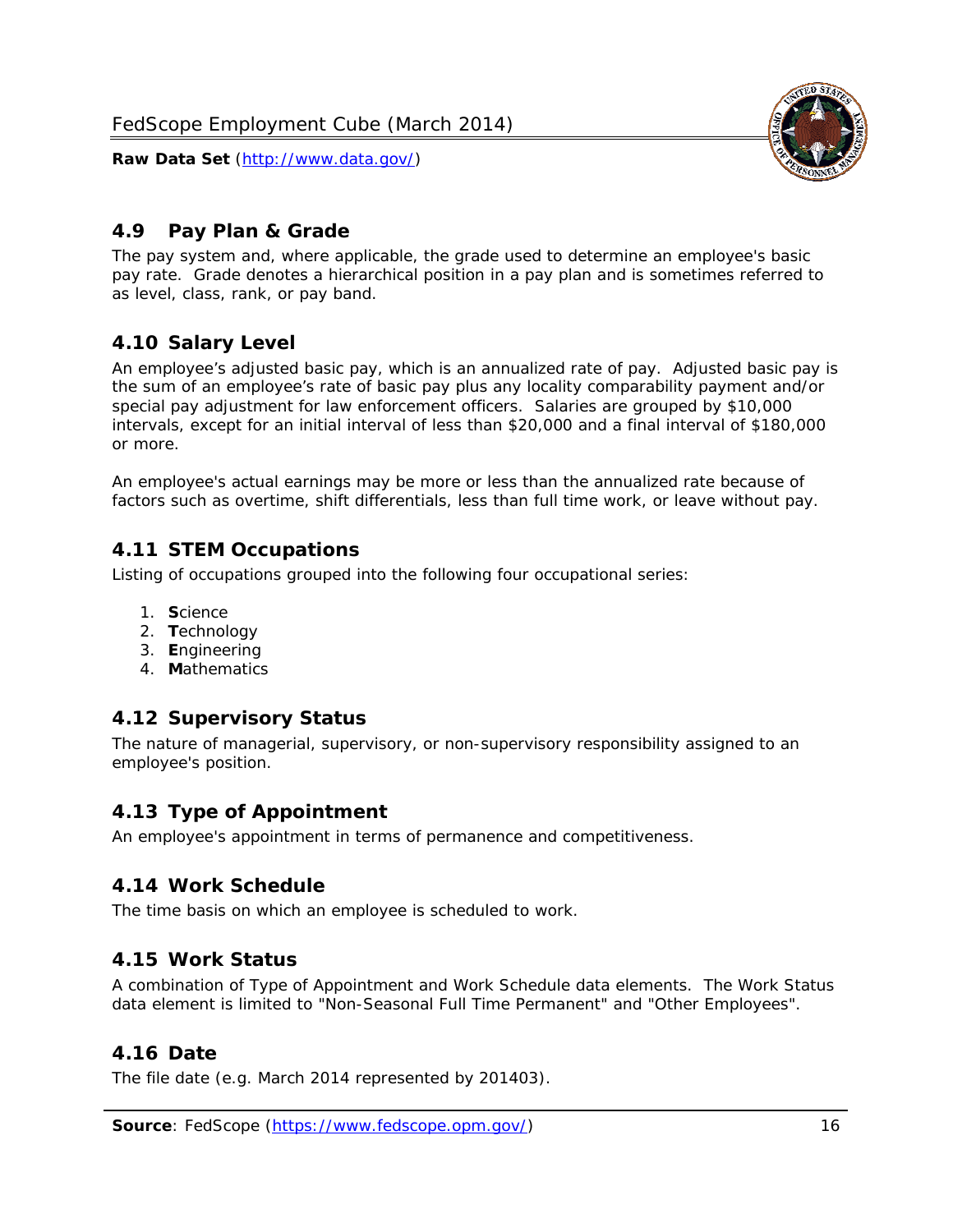

# <span id="page-17-0"></span>*4.17 Employment*

A measure representing the number of employees in pay status at the end of the quarter (or end of the pay period prior to the end of the quarter).

## <span id="page-17-1"></span>*4.18 Average Salary*

A measure representing the average adjusted basic pay, an annualized rate of pay. Adjusted basic pay is the sum of an employee's rate of basic pay and any locality comparability payment and/or special pay adjustment for law enforcement officers.

An employee's actual earnings may be more or less than the annualized rate because of factors such as overtime, shift differentials, less than full time work, or leave without pay.

Invalid salary values are excluded from the average. A large number of invalid values could invalidate the average. To obtain counts of invalid values, display the data using the Salary Level dimension (See [Salary Level\)](#page-16-1).

## <span id="page-17-2"></span>*4.19 Average Length of Service*

A measure representing the average number of years of Federal civilian employment and creditable military service.

Invalid values are excluded from the average. A large number of invalid values could invalidate the average. To obtain counts of invalid values, display the data using the Length of Service dimension (See [Length of Service](#page-15-6)).